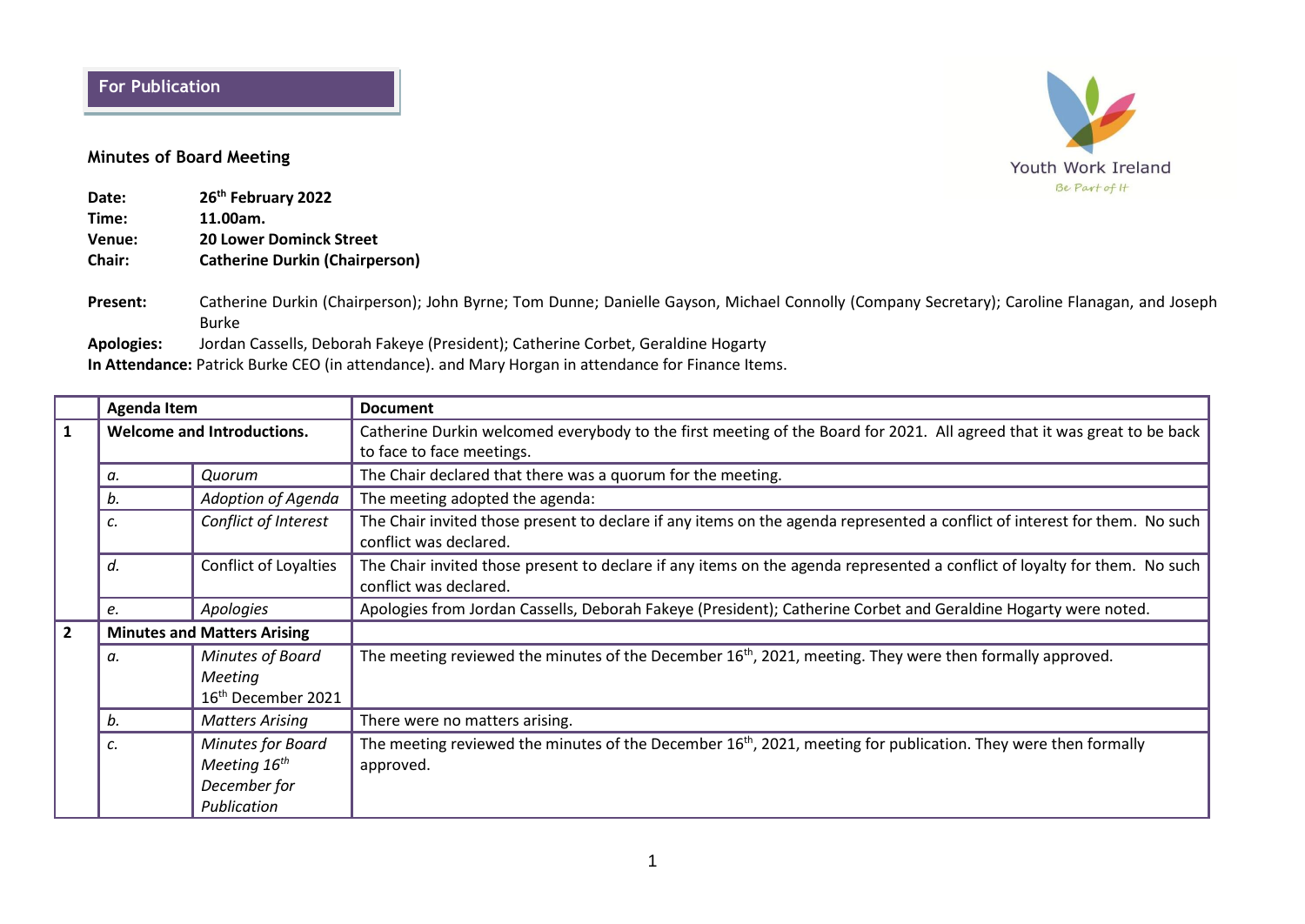| $\overline{\mathbf{3}}$ | <b>Finance</b> |                                                                    |                                                                                                                                                                                                                                                                                                                                                                                                                                                                                                                                                                                                                                              |  |  |  |
|-------------------------|----------------|--------------------------------------------------------------------|----------------------------------------------------------------------------------------------------------------------------------------------------------------------------------------------------------------------------------------------------------------------------------------------------------------------------------------------------------------------------------------------------------------------------------------------------------------------------------------------------------------------------------------------------------------------------------------------------------------------------------------------|--|--|--|
|                         | а.             | Management<br>Accounts 31st<br>December 2021                       | The Treasurer and Head of Finance presented the end of year (2021) Management Accounts to the Board. There followed<br>a detailed discussion on the accounts. Overall, it was agreed that the outcome for the year positive.                                                                                                                                                                                                                                                                                                                                                                                                                 |  |  |  |
|                         | b.             | <b>Balance Sheet 31st</b><br>December 2021                         | The Balance Sheet for the year end is still being prepared.                                                                                                                                                                                                                                                                                                                                                                                                                                                                                                                                                                                  |  |  |  |
|                         | c.             | Cash Flow                                                          | The meeting reviewed the cashflow report. The management accounts were then formally approved as a collective:                                                                                                                                                                                                                                                                                                                                                                                                                                                                                                                               |  |  |  |
|                         | d.             | Budget 2022                                                        | The meeting was informed that work is ongoing on the final draft of the 2022 budget which will be presented for approval<br>at the next meeting of the Board.                                                                                                                                                                                                                                                                                                                                                                                                                                                                                |  |  |  |
|                         | e.             | <b>Grants Booklet 2022</b>                                         | The meeting reviewed and approved the 2022 Grants Booklet.                                                                                                                                                                                                                                                                                                                                                                                                                                                                                                                                                                                   |  |  |  |
|                         | f.             | Minutes of F&GP<br>23rd Feb 2022                                   | The meeting noted the minutes of the F&GP 23rd Feb 2022.                                                                                                                                                                                                                                                                                                                                                                                                                                                                                                                                                                                     |  |  |  |
|                         | g.             | <b>IT Contract</b>                                                 | John Byrne updated the board on the recent Tendering process for our IT support needs. Three very good companies had<br>submitted tenders and were interviewed. The recommendation of the interview panel was approved by the Board.                                                                                                                                                                                                                                                                                                                                                                                                         |  |  |  |
| $\overline{\mathbf{4}}$ |                | <b>Strategic Considerations</b>                                    |                                                                                                                                                                                                                                                                                                                                                                                                                                                                                                                                                                                                                                              |  |  |  |
|                         | a.             | Consultation on<br><b>Better Outcome</b><br><b>Brighter Future</b> | The meeting reviewed the draft questionnaire prepared by a working group and the National Youth Action Group. There<br>followed a discussion on the need to included specific actions on youth mental health in the next version of "Better<br>Outcomes Brighter Futures". Particularly it was felt that a national audit of current mental health services and supports<br>for young people needs to be carried out so that gaps in services can be identified and then addressed. It was further<br>suggested that a clear role for Youth Services in the provision of supports and services for young people needed to be<br>articulated. |  |  |  |
|                         | b.             | Gaelscoil Choláiste<br>Mhuire Update                               | The Chair and the CEO update to the board on the most recent discussions with the DEO. Most items are now agreed.                                                                                                                                                                                                                                                                                                                                                                                                                                                                                                                            |  |  |  |
|                         | c.             | Strategic Statement<br>2022-2027                                   | Minister Rodrick O'Gorman will launch our new Strategic Statement 2022-2027 on Sat 2 <sup>nd</sup> April 11.00pm Dominick St. All<br>board members were requested to do their best to be present for the event.                                                                                                                                                                                                                                                                                                                                                                                                                              |  |  |  |
|                         | d.             | Review of the Youth<br>Services Grant                              | The meeting noted the Youth Work Ireland Submission to the review of the Youth Service Grant currently underway in the<br>DCEDIY.                                                                                                                                                                                                                                                                                                                                                                                                                                                                                                            |  |  |  |
|                         | d.             | European Youth<br>Year                                             | The meeting was informed that CEO is representing ERYICA on the new National Advisory Committee for the European<br>Youth Year. Members and National Office are required to badge all planned activities this year with the European Youth<br>Year logo. If possible, some new projects should be planned to celebrate the year. Micro grants of between 500 - 5000<br>euro will be made available through Leargas for projects.                                                                                                                                                                                                             |  |  |  |
|                         | e.             | Establishment of<br>the National                                   | The newly established National Advisory committee on Youth Information is currently working on its terms of reference.<br>The DCEDIY has yet to decide how it will deal with the recruitment of a National Co-ordinator for youth information.                                                                                                                                                                                                                                                                                                                                                                                               |  |  |  |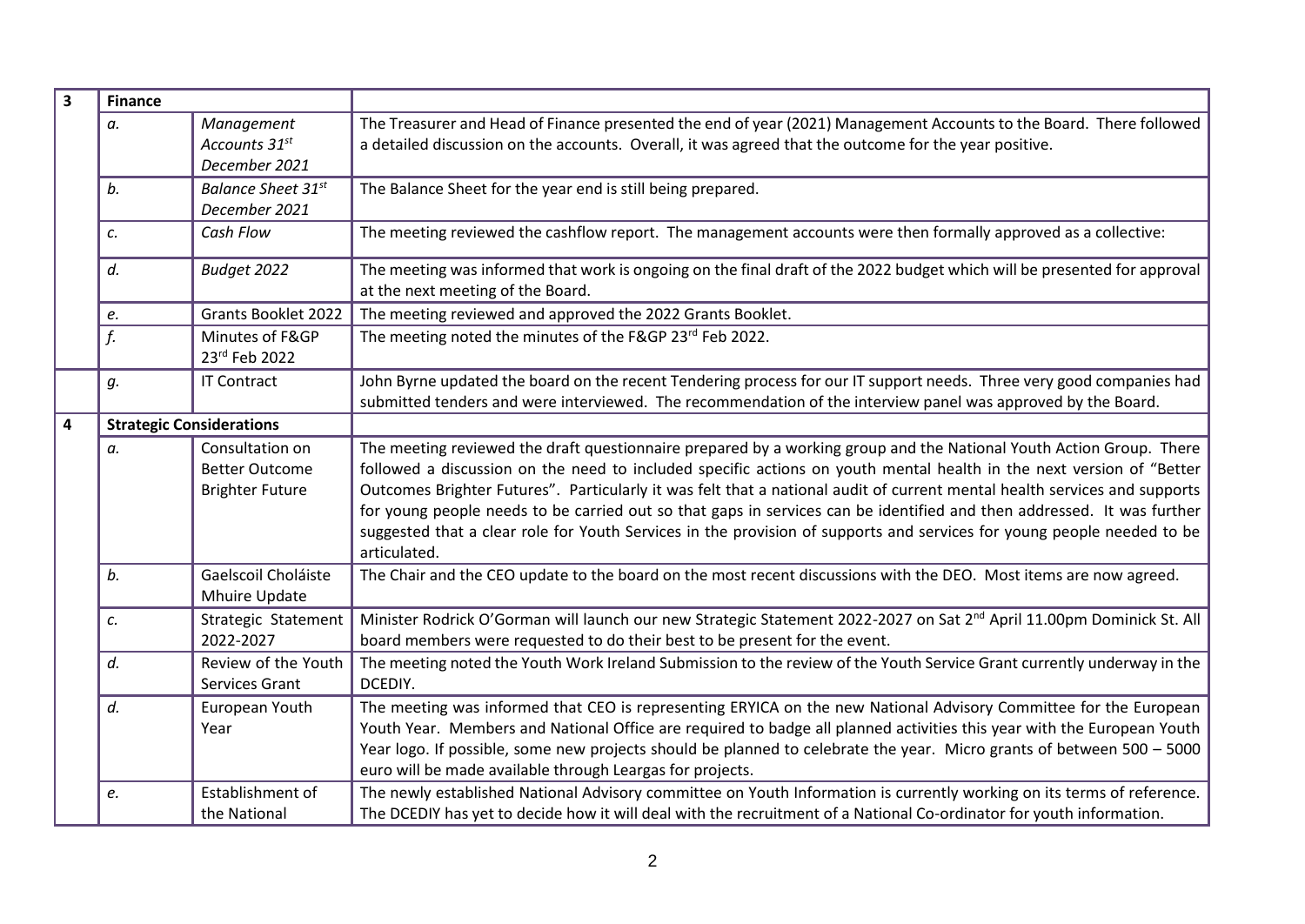|   |                    | Advisory committee<br>on Youth                                           |                                                                                                                                                                                                                                                                                                                |
|---|--------------------|--------------------------------------------------------------------------|----------------------------------------------------------------------------------------------------------------------------------------------------------------------------------------------------------------------------------------------------------------------------------------------------------------|
|   |                    | Information                                                              |                                                                                                                                                                                                                                                                                                                |
| 5 | <b>Operational</b> |                                                                          |                                                                                                                                                                                                                                                                                                                |
|   | a.                 | <b>Operational Plan</b><br>2022                                          | The CEO presented the template for the ongoing monitoring of our 2022 operational plan. The board very much welcomed<br>this work and looked forward to monitoring its implementation going forward.                                                                                                           |
|   | b                  | Premises Subgroup                                                        | The meeting welcomed the report on 20 Lower Dominick Street prepared by the premises subgroup.                                                                                                                                                                                                                 |
|   | c.                 | European Youth<br><b>Work Network</b><br>Work Plan 2022                  | The meeting noted and very much welcomed the work plan. Work on the implementation of the plan is currently<br>underway.                                                                                                                                                                                       |
|   | d.                 | <b>Staff Highlights</b><br>Report Feb 2022                               | The meeting noted the report on the highlights of their work provided by staff. It was agreed that the report is very<br>accessible and informative.                                                                                                                                                           |
|   | e.                 | Peace Plus Concept<br>note / Application                                 | The meeting noted the Peace Plus concept note.                                                                                                                                                                                                                                                                 |
| 6 | Governance         |                                                                          |                                                                                                                                                                                                                                                                                                                |
|   | а.                 | Governance Groups<br>and other groups, &<br>networks in YWI              | This report was welcomed by the board. It was agreed that we would do intensive work at the board residential on the<br>$11^{th}$ and $12^{th}$ June 2022.                                                                                                                                                     |
|   | b.                 | Nomination of<br>Patrick Burke for<br>the Presidency of<br><b>ERYICA</b> | The board agreed to nominate Patrick Burke (CEO) to the position of President of ERYICA at the forth coming ERYICA<br>General Assembly.                                                                                                                                                                        |
|   | c.                 | Review of<br>Membership Fee<br>(AGM Motion)                              | The meeting reviewed the second draft of the Review of Membership Fees, and it was then formally approved.                                                                                                                                                                                                     |
|   | d.                 | IYJS sub-group<br>report (Caroline<br>Flannagan)                         | The chair of the subgroup reported that the group meeting on a regular basis. The two people representing YWI on the<br>national advisory group report to all MYS after each meeting.<br>She also informed the meeting that the programme's name is now officially changed to the "Youth Diversion Programme". |
|   | e.                 | Safeguarding sub-<br>group report<br>(Geraldine Hogarty)                 | <b>Work completed:</b><br>Review of all MYS websites to ensure Safeguarding statements are visible, up to date<br>Collated amendments that MYS need to complete to ensure Safeguarding statements are visible, up to date                                                                                      |
|   |                    |                                                                          | Contacted MYS to inform of changes needed<br>Next meeting to take place in Dominick St on Wednesday 9 <sup>th</sup> March to finalise our workplan for 2022 which includes<br>quarterly reporting template to/from MYS, legislative updates, reviews and amendments of policies as required.                   |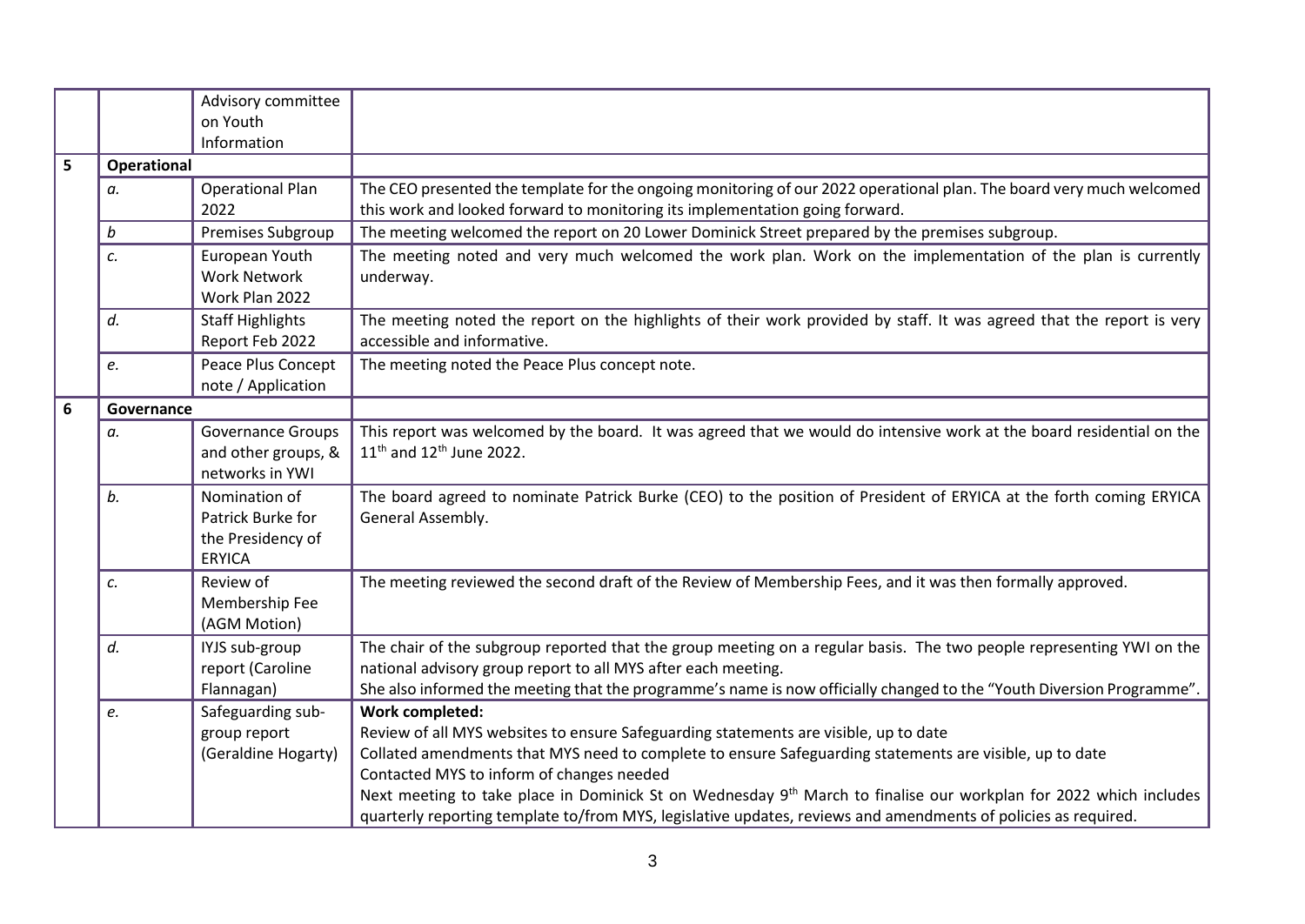|                |                                  | National Youth<br>The chair of the sub-group reported to the meeting on the recent activities of the National Youth Action Group. Most |                                                                                                                           |  |  |  |  |
|----------------|----------------------------------|----------------------------------------------------------------------------------------------------------------------------------------|---------------------------------------------------------------------------------------------------------------------------|--|--|--|--|
|                |                                  | Action sub-group                                                                                                                       | recently they have been working on the YWI submission to the review of" Better Outcomes, Brighter Futures". They          |  |  |  |  |
|                |                                  | report (Joseph                                                                                                                         | continue to encourage more young people to join the group.                                                                |  |  |  |  |
|                |                                  | Burke)                                                                                                                                 |                                                                                                                           |  |  |  |  |
|                | g.                               | Integrated Youth                                                                                                                       | The chair reported that this group has yet to meeting in 2022                                                             |  |  |  |  |
|                |                                  | Services Model sub-                                                                                                                    |                                                                                                                           |  |  |  |  |
|                | group report (Tom                |                                                                                                                                        |                                                                                                                           |  |  |  |  |
|                | Dune)                            |                                                                                                                                        |                                                                                                                           |  |  |  |  |
|                | h.<br><b>Staff Board Meeting</b> |                                                                                                                                        | The notes from the Board Staff Meeting of 19 <sup>th</sup> January were welcomed and noted.                               |  |  |  |  |
|                |                                  | 19 <sup>th</sup> January                                                                                                               |                                                                                                                           |  |  |  |  |
|                |                                  | <b>Decision Making</b>                                                                                                                 | This report was welcomed by the board. It was agreed that we would do intensive work at the board residential on the      |  |  |  |  |
|                |                                  | within YWI                                                                                                                             | $11^{th}$ and $12^{th}$ June 2022.                                                                                        |  |  |  |  |
|                |                                  | Change of Date for                                                                                                                     | The meeting was informed that the original date sent for the 2022 AGM has had to be changed as it coincides with the      |  |  |  |  |
| AGM            |                                  |                                                                                                                                        | PRIDE event. The new date for the AGM is July 9 <sup>th</sup> , 2022, at 11am.                                            |  |  |  |  |
| $\overline{7}$ | <b>Company Tablet Policy</b>     |                                                                                                                                        | Board members not present were asked to sign the Policy and return it to National Offices immediately. Our IT company     |  |  |  |  |
|                |                                  |                                                                                                                                        | will be requested to contact each board member to resolve any outstanding issues with the tablet.                         |  |  |  |  |
| 8              | <b>Any Other Business</b>        |                                                                                                                                        | There was no further business. The Chair thanked all for their participation in the meeting and she drew the meeting to a |  |  |  |  |
|                |                                  |                                                                                                                                        | close.                                                                                                                    |  |  |  |  |
|                | a.                               | <b>Next Meetings:</b>                                                                                                                  |                                                                                                                           |  |  |  |  |
|                |                                  | <b>Next Board</b>                                                                                                                      |                                                                                                                           |  |  |  |  |
|                |                                  | Meeting: Zoom                                                                                                                          |                                                                                                                           |  |  |  |  |
|                |                                  | Meeting                                                                                                                                |                                                                                                                           |  |  |  |  |
|                |                                  | $21^{st}$ April at 5.00pm                                                                                                              |                                                                                                                           |  |  |  |  |
|                |                                  |                                                                                                                                        |                                                                                                                           |  |  |  |  |

**Board Registration Record 2021-2022**